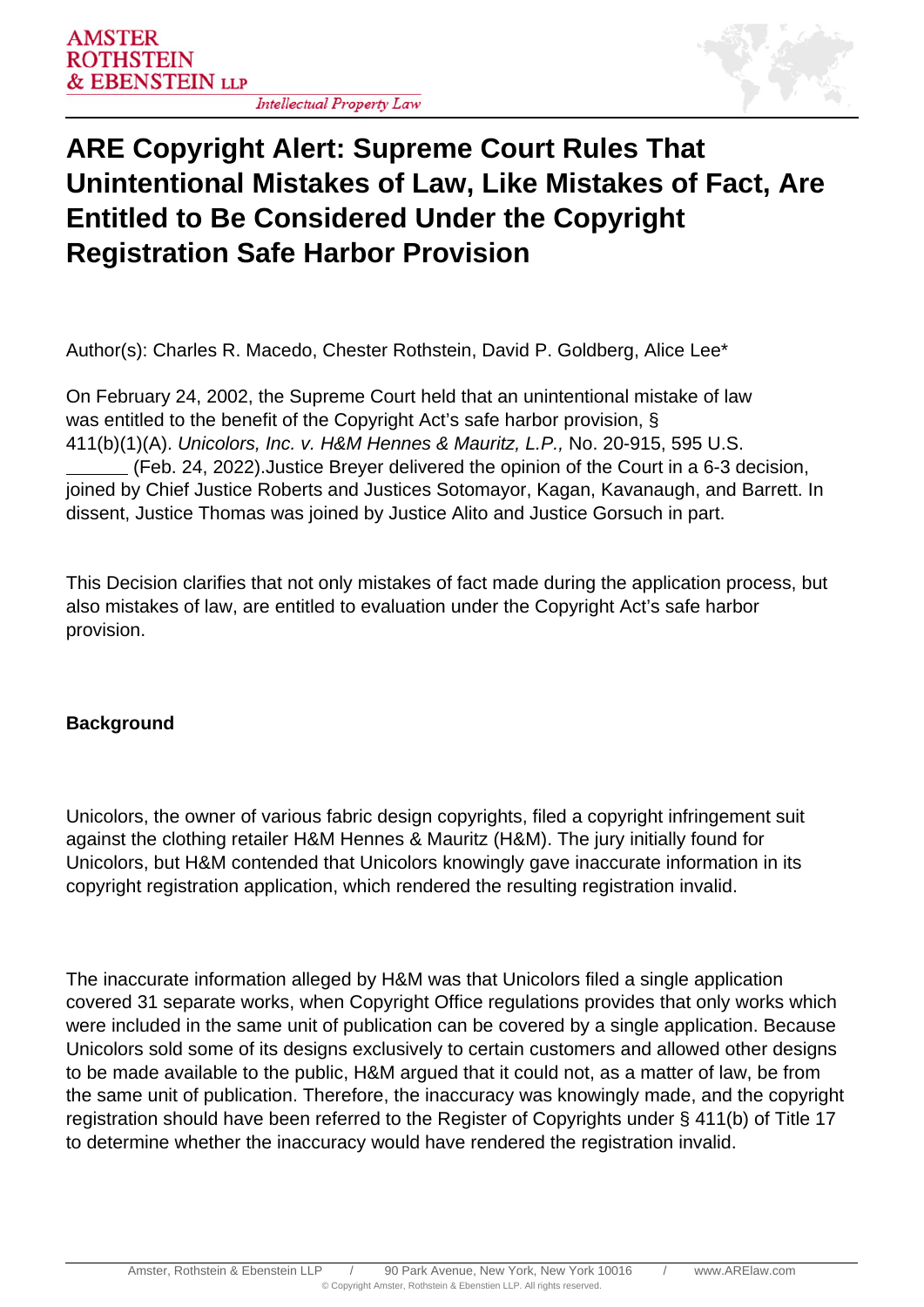

The safe harbor provision, Section 411 (b), states that:

(b) …

- (1) A certificate of registration satisfies the requirements…, **regardless of whether the certificate contains any inaccurate information**, unless –
- (A)The inaccurate information was included on the application for copyright registration **with knowledge that it was inaccurate**; and
- (B)The inaccuracy of the information, if known, would have caused the Register of Copyrights to refuse registration.

17 U.S.C. § 411(b)(1)(A) & (B) (emphasis added).

The District Court disagreed with H&M and stated that because Unicolors error was not made knowingly, the registration was valid. Unicolors, Inc. v H & M Hennes, 2017 U.S. Dist. LEXIS 226934 (C.D. Cal. June 8, 2017). However, on appeal, the Ninth Circuit reversed the decision and agreed with H&M that the registration should have been referred to the Register. Unicolors, Inc. v. H&M Hennes & Mauritz, LP, 959 F. 3d 1194 at 1200 (9th Cir. 2020). The circuit court reasoned that regardless of whether Unicolors mistake was made knowingly or unknowingly, it was a mistake of law, which did not fall within the definition of the statute, and thus should not be considered under § 411. Id.

Unicolors sought certiorari on the interpretation of § 411(b)(1)(A), which granted on the question of whether the Ninth Circuit's interpretation of § 411(b)(1)(A) was accurate.

**ANALYSIS**

### **The Majority Opinion (Authored by Justice Breyer)**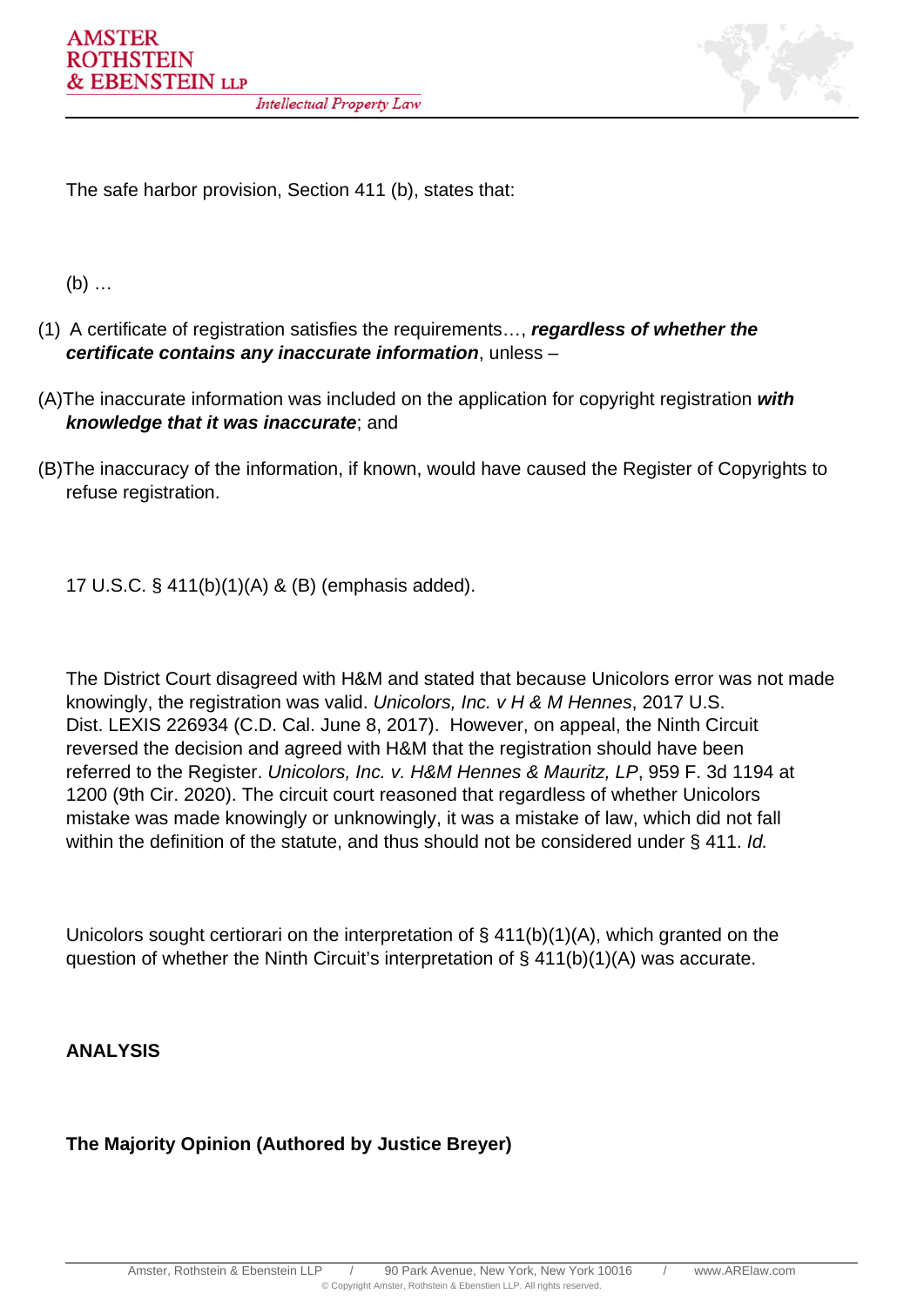

In Unicolors, the majority of the Supreme Court held in an opinion authored by Justice Breyer that the plain reading of the statute does not limit the law to just mistakes of facts. Nothing within the statute states that the inaccuracies must have to do with facts and not law. Unicolors, slip op. at 5. Further, the Supreme Court held that the word knowledge "meant and still means the fact or condition of being aware of something." Intel Corp Investment Policy Comm. v. Sulyma, 140 S. Ct. 768 (2020). Unicolors claimed that it was unaware of the legal requirement and so it could not have known that its copyright application was inaccurate.

Additionally, the registration process requires both knowledge of facts and law. A mistake can be made of either the law or facts, and the statute does not distinguish the difference between the two. The majority opinion goes on to state that if "Congress had intended to impose a scienter standard other than actual knowledge, it would have said so explicitly." Unicolors, slip op. at 6. There is no indication that such a distinction was desired by Congress. Rather, § 411 (b) was enacted to facilitate to registration process and so would not align with the statute's purpose if it were to only allow for mistakes of facts. Id., at 7.

H&M raised three arguments against Unicolors' interpretation of the statute, which were quickly disposed of by the majority opinion.

First, H&M argued that Unicolors' interpretation would make it easy for copyright applicants to claim lack of knowledge to avoid refusal of registration. The Court disagreed and stated that the circumstantial evidence along with evidence of willful blindless can support a finding of actual knowledge. Id., at 8.

Second, H&M also argued that the legal maxim "ignorance of the law is no excuse" should apply in this case. The Court again disagreed stating that the maxim was normally applied in circumstances where the defendant already has the requisite mental state for a crime. Id., at 8, see also Rehaif v. United States, 139 U.S. 2191 (2019). It was not applicable in a "civil case concerning the scope of a safe harbor that arises from ignorance of collateral legal requirements." Unicolors, slip op. at 8.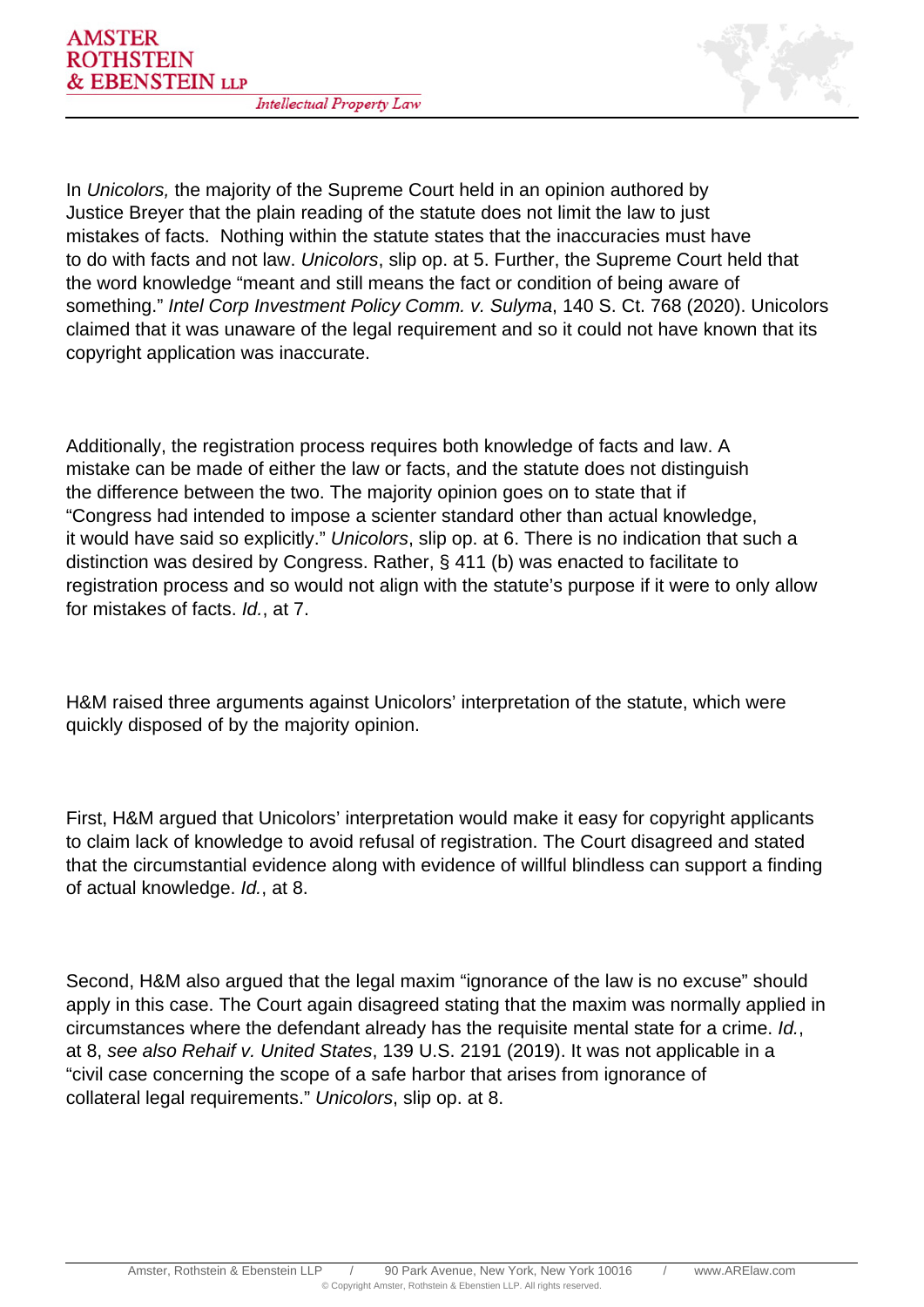

Third, H&M raised the issue that the question addressed in argument before the Court was not presented in either the Ninth Circuit's Decision or Unicolors' Petition. However, the Court stated that the Ninth Circuit addressed the issue implicitly when it determined that the knowledge of facts was sufficient under § 411. Id. Also, the petition included a question of whether a registration may be invalidated even though there was no "indicia of fraud." Id. The Court's analysis of whether fraud was present was relied on the knowledge of misrepresentation of a material fact. Therefore, the Court determined the question of knowledge was a "subsidiary question fairly included" and was properly raised. Id.

In sum, the majority held that "Section 411(b) does not distinguish between mistakes of law and mistakes of fact; lack of either factual or legal knowledge can excuse an inaccuracy in a copyright registration under § 411(b)(1)(A)'s safe harbor." Id., at 1-2.

## **The Dissent (Authored by Justice Thomas)**

Justice Thomas, joined by Justice Alito and Justice Gorsuch in part, dissented based on the third argument raised by H&M, stating that the questions presented by Unicolors were not initially raised by the petitioner and were new arguments. Because there was no circuit split on the question addressed by the majority and the arguments were all novel, the dissent argued, the Petition should have been dismissed as having been improvidentially granted. Further, the Court misapplied Rule 14.1(a) to consider whether the argument was fairly included. Because there was no such prior question raised, the question addressed by the majority could not have been fairly included.

### **Conclusion**

In Unicolors, the Court held that Section 411 (b)(1)(A)'s safe harbor is not limited to mistakes of fact. This Decision may broaden the scope of safe harbor protection for Copyright owners, although the focus of disputes on safe harbor availability may now shift towards the scope of copyright owners' legal knowledge, which may raise thorny evidentiary issues.

 \* [Charles R. Macedo](https://www.arelaw.com/professional/cmacedo/) and Chester Rothstein are Partners, David P. Goldberg is an Associate, and Alice Lee is a Law Clerk with Amster, Rothstein &